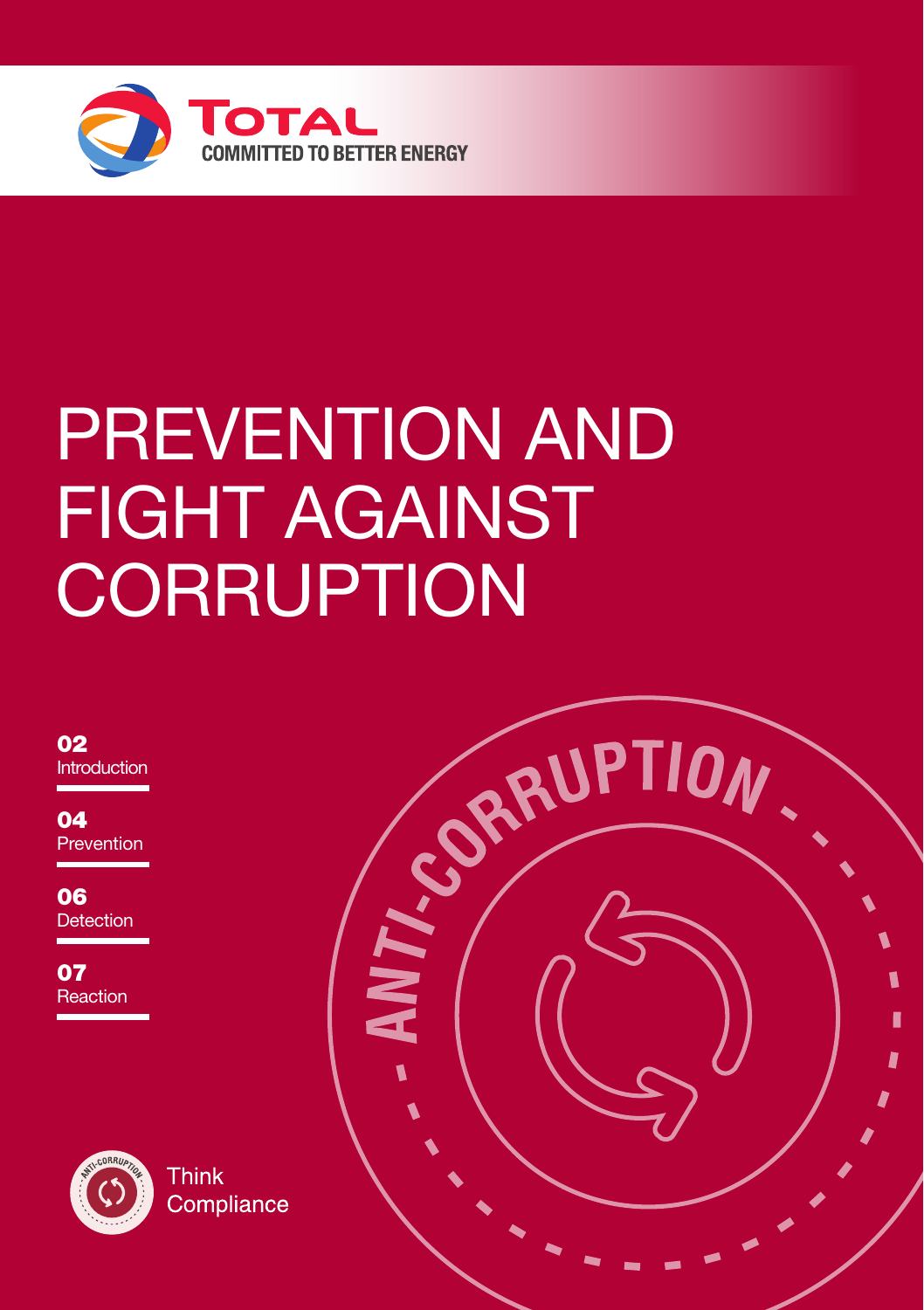# Introduction

### INTEGRITY AT TOTAL

In all the countries where Total operates, the Group is committed to establishing high quality long-term relationships with its stakeholders, based on a culture of responsibility and integrity.

Two founding documents, the Code of Conduct and the Business Integrity **Guide** apply to all employees.

Total's Code of Conduct, a founding document, promotes the three main business principles adopted by Total:

- $\blacktriangleright$  Highest levels of safety, security, protection of health and environment,
- $\blacktriangleright$  Integrity,
- Respect of Human Rights.

The **Business Integrity Guide** describes the Group's commitment to integrity, including the fight against corruption. lt provides guidelines to be followed in order to prevent corruption: stay vigilant to unusual situations, inform business contacts of Total's Code of Conduct...

In order to affirm its commitment to integrity, Total has developed several compliance programs.

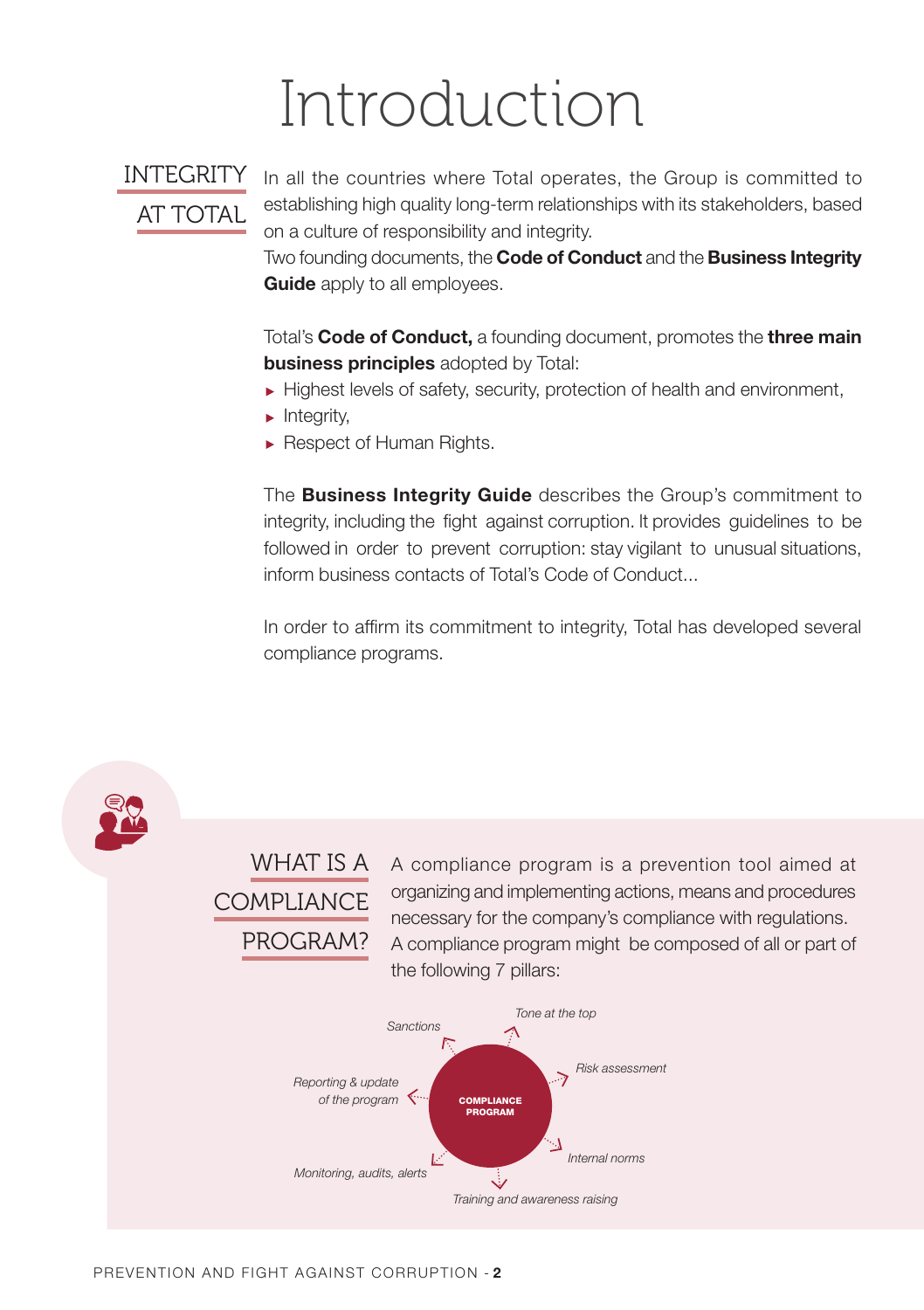#### WHAT IS Active corruption involves:

### CORRUPTION ?

 $\checkmark$  promising, giving or granting,

- $\checkmark$  directly or indirectly (through a third party, an intermediary...),
- $\checkmark$  an **undue advantage** (whatever the form: a payment, a gift, a favor...),
- $\checkmark$  to a **public officer** or **a private person** (natural or legal),
- $\checkmark$  in order for him/her to:
	- perform an undue action relating to his/her duties,
	- abstain from performing an action relating to his/her duties, or
	- perform a due action, that he/she had refused to perform in the first place, in the hope of obtaining an undue advantage.

**Passive corruption** involves receiving, accepting or soliciting an advantage that meets the same criteria.

Both forms of corruption are severely punished.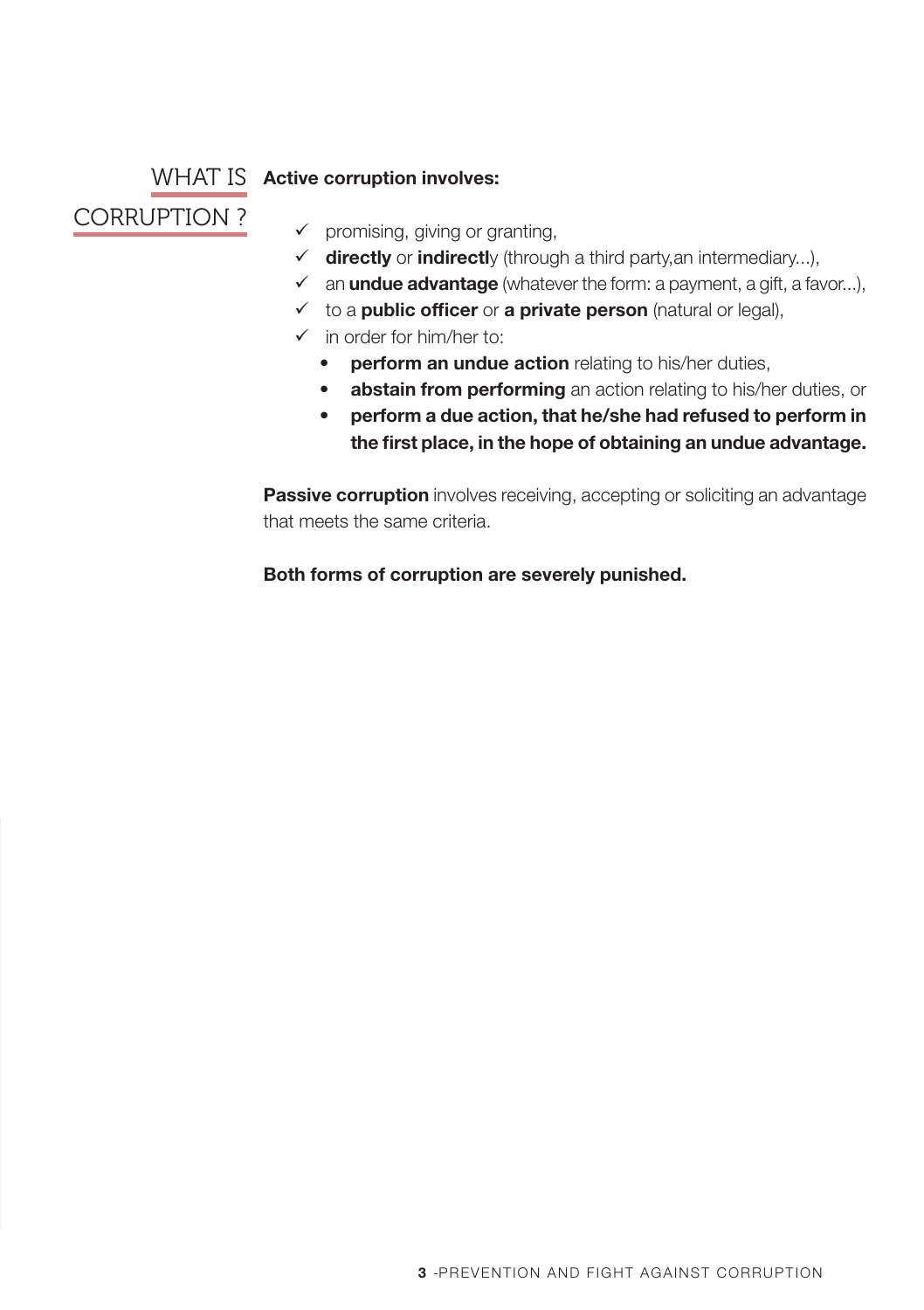# The Anti-Corruption Compliance Program

The Code of Conduct asserts the Group's position on the prevention and fight against corruption and sets forth a "zero tolerance" principle.

Total's Executive Committee has therefore decided to implement a specific "Anti-Corruption **Compliance" Program.** It aims at preventing corrupt practices by reinforcing employee's vigilance and by providing them with the tools necessary to detect and treat red flags.

ln the Group, a team of specialists dedicated to Anti-Corruption Compliance is in charge of implementing this program, ensuring the policies and procedures that constitute the program are deployed, monitoring its effectiveness and providing assistance to every employee.

This anti-corruption organization is composed of:

- $\triangleright$  A Corporate Compliance function headed by the Chief Compliance Officer,
- **Branch Compliance Officers**, more particularly in charge of deploying and implementing the Program throughout their respective Branches and the Holding and,
- $\triangleright$  A global network of more than 350 **Compliance Officers** in charge of implementing the Program locally.

The Anti-Corruption Committee (COMCAC), which brings together the Chief Compliance Officer and the Branch Compliance Officers, enables the coordination of the actions aimed at preventing and combating corruption.

Together they implement the Anti-Corruption Compliance Program, based on the following axes:



Reaction

#### PREVENTION THE MANAGEMENT COMMITMENT AND INVOLVEMENT

ln addition to the tone at the top from the Group's governance bodies, it is expected from all managers that they promote the Program and **act as** examples. They must therefore renew the zero tolerance message on a regular basis and remind the employees of their role in implementing the program.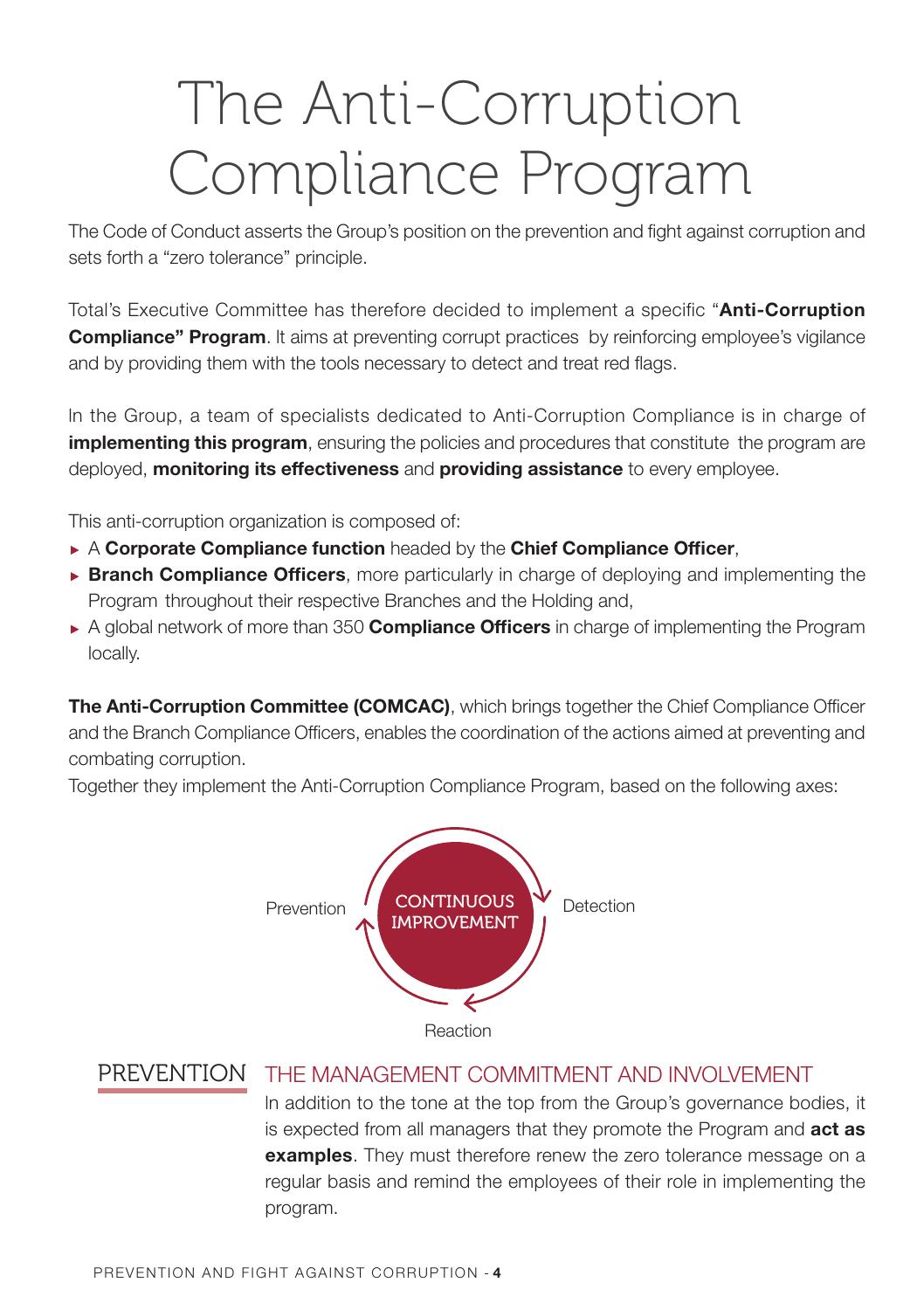

Tone at the top "We renew our commitment to work against corruption in all its forms"

*Patrick Pouyanné, December 2nd 2014*

#### THE ANTI-CORRUPTION REFERENTIAL

Total has implemented internal norms aimed at ensuring that its business practices are in compliance with its Code of Conduct as well as anti-corruption regulations. They are based on the **Anti-Corruption Compliance Policy** establishing the scope and organization of the Anti-Corruption Compliance Program.

This Policy is supplemented by Rules, each addressing a specifie risk:

- The *Representatives dealing with Public Officials* Rule aims at avoiding a situation where a third party acts with Public Officials on behalf and/or in the name of Total to grant them undue advantages as a compensation for undue favors.
- **► The Purchasing and Sales Rule** aims at mitigating corruption risks linked to such transactions.
- ▶ The *Gifts, hospitality, entertainment, travel, ... sponsorship* Rule provides a framework for ensuring that gifts, hospitality etc. offered or received by the Group's employees cannot constitute or be perceived as constituting illicit acts.
- The *Acquisitions/Divestments Formation and/or Entry into a JV* Rule aims at ensuring the compliance of these transactions with anticorruption regulations in order to avoid, for example, that Total acquires assets affected by corruption.
- ▶ The *Joint-Ventures* Rule aims at avoiding a situation where acts of corruption are committed within a JV in which Total holds an interest.
- The *Conflict of lnterest* Rule aims at raising the awareness of employees on situations that might present a risk of conflict of interest and in which a person or an entity might for example be unduly favored at the detriment of Total's interests because of such person's or entity's links with an employee.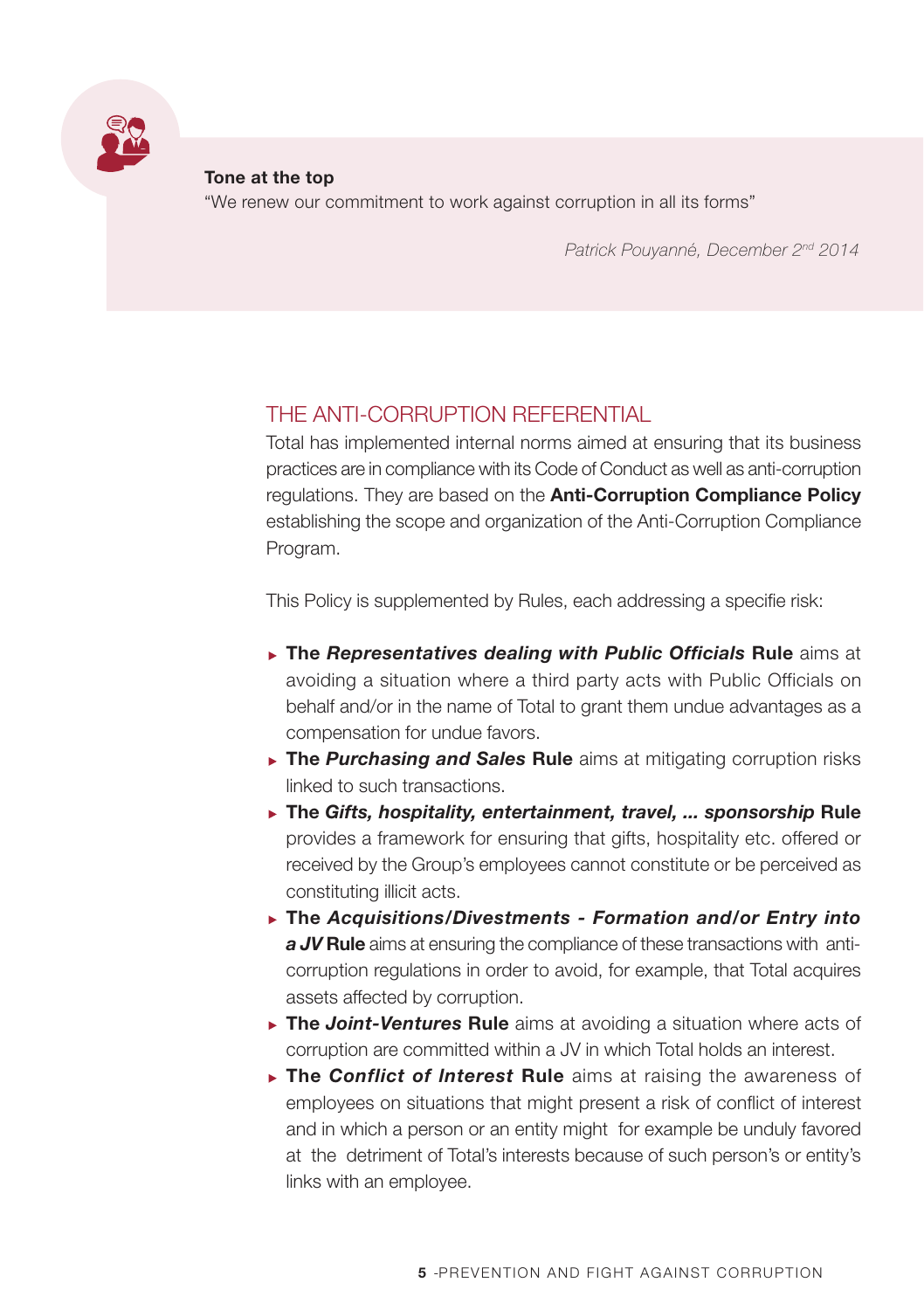#### DUE DILIGENCE PROCESS "KNOW YOUR PARTNER"

The anti-corruption referential provides a due diligence process that must be followed, according to the corruption risks, before contracting with a third party (supplier, representative, business partner, acquisition of or divestment from a company...).

This process allows for certain **searches/checks** (shareholders of the third party, ultimate beneficiaries, ...) and is composed of several steps:

- $\triangleright$  The risks analysis: enables to identify the risks linked with the considered activity and to adapt the following steps;
- $\triangleright$  The due diligence steps that may for example include: sending a questionnaire to be filled in by the considered contracting third party, using an external provider to collect information on this third party, reviewing information provided by the said third party as part of a data room, etc.
- If the relationship with the third party is carried on, the implementation of appropriate mitigation measures based on the information obtained during the previous steps.

#### AWARENESS RAISING AND TRAINING ACTIONS

Total launches, on a regular basis, communication actions on anticorruption (posters, intranet publications, event to commemorate the United Nations Anti-Corruption Day...). The intranet sites of the Group and Branches enable employees to access the latest information, improve their knowledge on Total policies and download booklets,norms and other tools and documents.

Besides, an e-learning available to all employees in more than a dozen languages, is compulsory for all executives, and specific training sessions are also provided to managers, Compliance Officers and employees considered as more exposed (finance, purchasing and sales, business development, etc.)

Information on our Anti-Corruption Compliance Program is published and made available to third parties on Total's website. According to the needs, awareness actions are also provided to third parties, for example suppliers.

#### DETECTION CONTROLS AND AUDITS

Questions and controls on compliance and integrity have been added to the Group Audit Referential and in questionnaires on the application of SOX mechanisms.

ln addition, the Compliance function establishes its own audits program according to the risks. These audits may use the skills of external providers (lawyers, accountants...).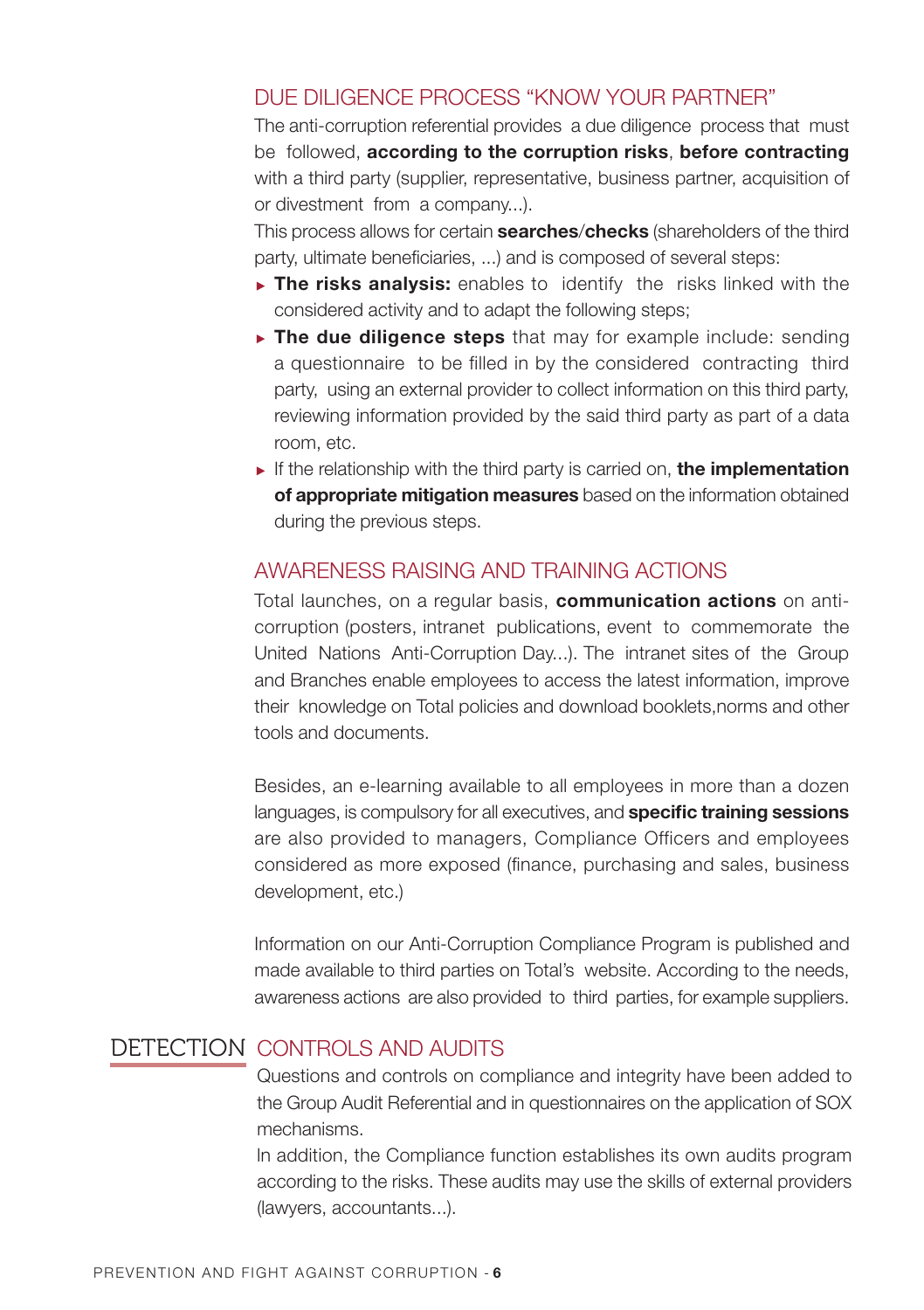#### **ALERTS**

Every employee should alert on any fact that might constitute a behavior contrary to the principles of the Code of Conduct, for example, a case of corruption.

In order to do so they can contact:

- $\triangleright$  their hierarchy who must report any incident to the entity's Compliance Officer,
- ► the Compliance Officer or Ethics Officer for their entity or Branch,
- the Group Ethics Committee through the email address : **ethics@total.com** (also available to third parties).

#### **REPORTING**

Processes have been created in order to implement a **periodic information** reporting from entities and affiliates to the Branches and the Group. Periodic reports on the deployment and implementation of the Anti-Corruption Compliance Program are also presented to the Executive Committee and the Audit Committee of the Board together with recommendations to reinforce the program, if applicable.

#### REACTION INVESTIGATIONS AND DISCIPLINARY ACTIONS

Total expects its employees and stakeholders to adhere to the values of the Code of Conduct.

Any suspicion of practices contrary to the Group's integrity standards is immediately investigated in order to stop same, if proven. Employees who have been proven, after reviewing all relevant facts, to have offered, accepted or benefited from corruption will be held liable and will be subject to disciplinary actions, up to dismissal. The entity's general management may decide to take legal action after a case by case analysis of the situation.

#### UPDATE OF THE PROGRAM BASED ON FEEDBACKS

Total's Anti-Corruption Compliance Program has been conceived to adapt to new risks posed by the Group's activities and environment. The various information reporting channels (periodic reporting, audit reports...) are used as bases for reflection in order to improve the compliance processes, training plans and tools.

#### The goal is a continuous improvement of the Program.

*This document is for informative purpose only. lt presents a brief description of Total's Anti-Corruption Compliance Program as of the date of its publication. lt is not a substitute for the Group's reference documents on anti-corruption compliance.*